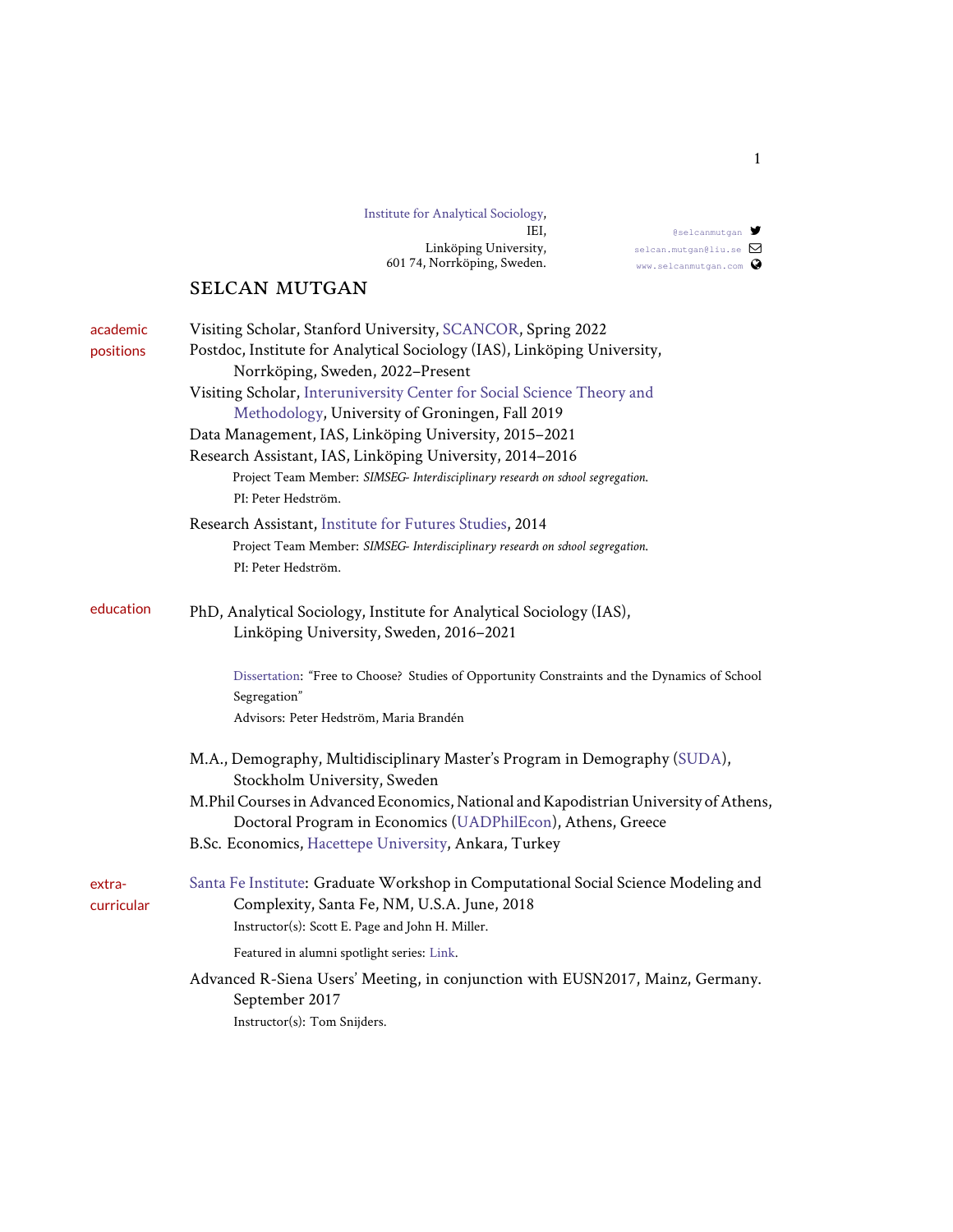|                  | 9 <sup>th</sup> Winter School on Longitudinal Social Network Analysis, Linköping University,<br>Norrköping, Sweden. February 2017<br>Instructor(s): Christian Steglich.                                                                     |
|------------------|---------------------------------------------------------------------------------------------------------------------------------------------------------------------------------------------------------------------------------------------|
|                  | Advanced Siena Users' Meeting (AdSUM-2017), Linköping University, Norrköping,<br>Sweden. February 2017<br>Instructor(s): Tom Snijders and Johan Koskinen.                                                                                   |
|                  | Stata Winter School: "Stata Programming", Stockholm, Sweden.<br>Stata Summer School: "Longitudinal Data Analysis Using Stata", Stockholm, Sweden.<br>August 2014<br>Instructor(s): Paul Allison.                                            |
| publications     | Journal articles (peer-reviewed)                                                                                                                                                                                                            |
|                  | Marc Keuschnigg, Selcan Mutgan, Peter Hedström. 2019. "Urban scaling and the<br>regional divide." Science Advances 5(1), eaav0042.                                                                                                          |
|                  | Book chapters                                                                                                                                                                                                                               |
|                  | Peter Hedström, Selcan Mutgan. 2019. "Skolsegregation: En Dynamisk Mikro-Makroanalys,"<br>in Segregation: Slutrapport från ett forksningsprogram, edited by Peter Hedström,<br>Riksbankens Jubileumsfonds Skriftserie: 16.                  |
|                  | Peter Hedström, Alex Giménez de La Prada, Selcan Mutgan. 2019. "Om Tipping-<br>Processer och Brytpunkter," in Segregation: Slutrapport från ett forksningsprogram,<br>edited by Peter Hedström, Riksbankens Jubileumsfonds Skriftserie: 16. |
| invited<br>talks | "On the role of preferences and opportunities in segregation processes: The case of<br>ethnic school segregation"<br>SUDA Demographic Colloquium, March 2022.                                                                               |
|                  | TU Delft, Department of Urbanism, Online, March 2022.                                                                                                                                                                                       |
|                  | "Dynamics of School Segregation: How Opportunities Constrain Preferences"<br>Umeå University, Department of Sociology's Higher Seminars, Online, November 2021.                                                                             |
|                  | ETH Zurich, Behavioral Studies Colloquium, Online, May 2021.                                                                                                                                                                                |
|                  | "Segregation and Inequality Research using Register Data"<br>Visualization Center, ITN, Linköping University, Online, January 2021.                                                                                                         |
|                  | "Dynamics of school segregation: Assessing the role of preferences and opportunities."<br>Sheffield Spatial Analysis Network Webinar Series, Online, October 2020.                                                                          |
|                  | "School choice and school segregation: A dynamic micro-macro analysis."<br>ICS-Groningen, Norms and Networks Cluster Meeting, Groningen, October 2019.                                                                                      |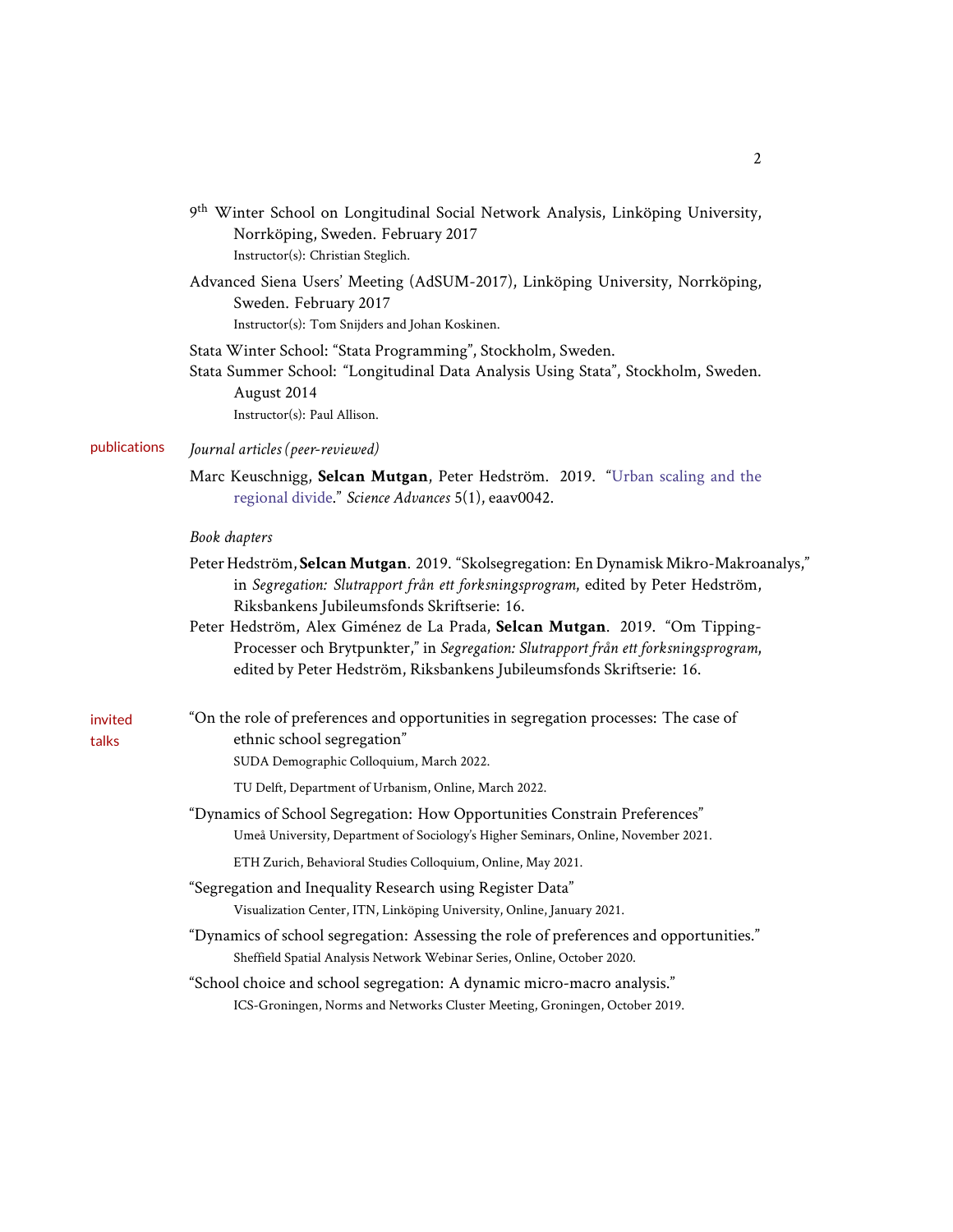"Generative network modelling of labor market mobility: The case of Stockholm's upper secondary school teachers."

ICS-Groningen, SNA Cluster Meeting, Groningen, October 2019.

| conference<br>and         | "A systematic evaluation of school closures as a desegregation measure."<br>ECSR Annual Conference, Online, October 2021.                                                                                                  |
|---------------------------|----------------------------------------------------------------------------------------------------------------------------------------------------------------------------------------------------------------------------|
| workshop<br>presentations | "School closures as a desegregation measure: A systematic evaluation."<br>Annual Meeting of the International Network of Analytical Sociologists (INAS), Tokyo. Online,<br>May 2021.                                       |
|                           | "Dynamics of school segregation: An empirically calibrated ABM approach."<br>The Annual Meeting of the American Sociological Association, San Francisco. Session on Com-<br>putational Sociology. Online. August 2020.     |
|                           | "School choice and school segregation: A dynamic micro-macro analysis."<br>Annual Meeting of the International Network of Analytical Sociologists (INAS), St.Petersburg.<br>June 2019.                                     |
|                           | "School segregation: An empirically grounded ABM approach."<br>Annual Symposium, Institute for Analytical Sociology, Norrköping. May 2019.                                                                                 |
|                           | "Teachers' labor market mobility in Sweden."<br>Annual Meeting of the International Network of Analytical Sociologists (INAS), Stanford Univer-<br>sity. June 2018. (with C. Steglich)                                     |
|                           | Annual Symposium, Institute for Analytical Sociology, Norrköping. May 2018.                                                                                                                                                |
|                           | "Teachers' labor market mobility in Sweden: Traces of the education reforms at the<br>micro level."                                                                                                                        |
|                           | European Conference on Social Networks, Mainz. September 2017.                                                                                                                                                             |
|                           | "Modelling and analyzing teachers' labor mobility patterns derived from register data."<br>Satellite Workshop Longitudinal R Network Coding -in conjunction with EUSN2017, Mainz.<br>September 2017.                       |
|                           | "School Choice and School Segregation: Micro Mechanisms and Macro Dynamics."<br>Annual Meeting of the International Network of Analytical Sociologists (INAS), Oslo. June 2017.                                            |
|                           | Annual Symposium, Institute for Analytical Sociology, Norrköping. May 2017.                                                                                                                                                |
|                           | "Swedish Secondary School Sector and Multilevel Modelling."<br>Dynamics of Multilevel Social Network Analysis in Practice, SciencesPo, Centre de Sociologie des<br>Organisations, Paris. February 2017. (with C. Steglich) |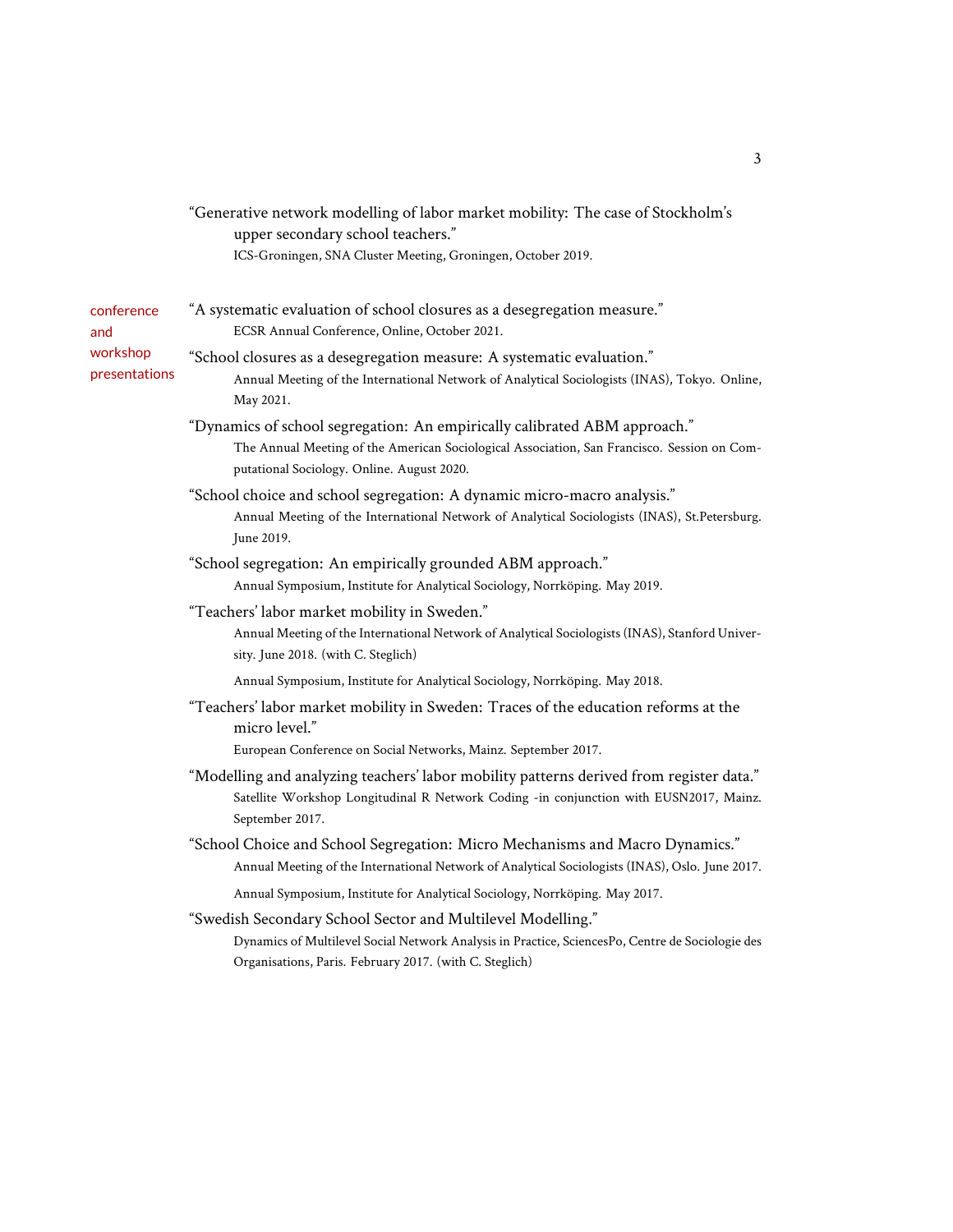| Debate article on school choice and school segregation in Sweden, with Peter Hedström<br>SvD: "Fria skolvalet driver inte på segregationen," (8.Jan.2021)<br>SvD: "Slopat skolval kan öka etnisk uppdelning," (22.Jan.2021)                                                                                                                                                                                                                                                                                                                                                                    |
|------------------------------------------------------------------------------------------------------------------------------------------------------------------------------------------------------------------------------------------------------------------------------------------------------------------------------------------------------------------------------------------------------------------------------------------------------------------------------------------------------------------------------------------------------------------------------------------------|
| Research featured in:<br>Forbes (Nov.2020); DN (May.2019); sverigesradio (Feb.2019); svt (Feb.2019); Expressen (Feb.2019);<br>Architecture and Design (Jan.2019); Aftonbladet(2019); phys.org (Jan.2019); forskning.se (Jan.2019);<br>EurekAlert-AAAS (Jan.2019)                                                                                                                                                                                                                                                                                                                               |
| Co-supervisor, MSc in Computational Social Science, Oskar Emil Erik Johansson, 2022<br>Co-supervisor, MSc in Computational Social Science, Elida Izani Binti Ibrahim, 2020                                                                                                                                                                                                                                                                                                                                                                                                                     |
| American Sociological Association                                                                                                                                                                                                                                                                                                                                                                                                                                                                                                                                                              |
| Reviewer: ESR(2022), IC <sup>2</sup> S <sup>2</sup> (2021); Journal of Comparative Economics (2020); Euro-<br>pean Social Simulation Conference (2018, 2019, 2021, 2022)<br>Organization Committee Member, Conference on Causal Inference and Network<br>Analysis in register-based research, Organized by SIMSAM-MEB Family Design<br>and SIMSEG, Norrköping, Sweden. October 2016<br>Organization Committee Member, 3 <sup>rd</sup> and 4 <sup>th</sup> International PhD Conference in<br>Economics in Memory of Vassilis Patsatzis, University of Athens, Athens, Greece.<br>2010 and 2011 |
| Consequences of educational reforms on school segregation and educational equity in<br>Sweden, Norway and Denmark<br>FORTE; 2021-01069; 5 994 764 SEK<br>PI: Erik Rosenqvist.<br>Period: 2022-2025<br>School choices, residential mobility, and the (re)production of school segregation<br>Swedish Research Council (VR); 2020-02488; 4 268 000 SEK<br>PI: Maria Brandén.<br>Period: 2021-2024<br>Visiting researcher, Stanford University<br>Handelsbanken: Jan Wallander and Tom Hedelius Foundation, and Tore Browaldh Foundation;<br>Fh20-0002; 114 000 SEK                               |
|                                                                                                                                                                                                                                                                                                                                                                                                                                                                                                                                                                                                |